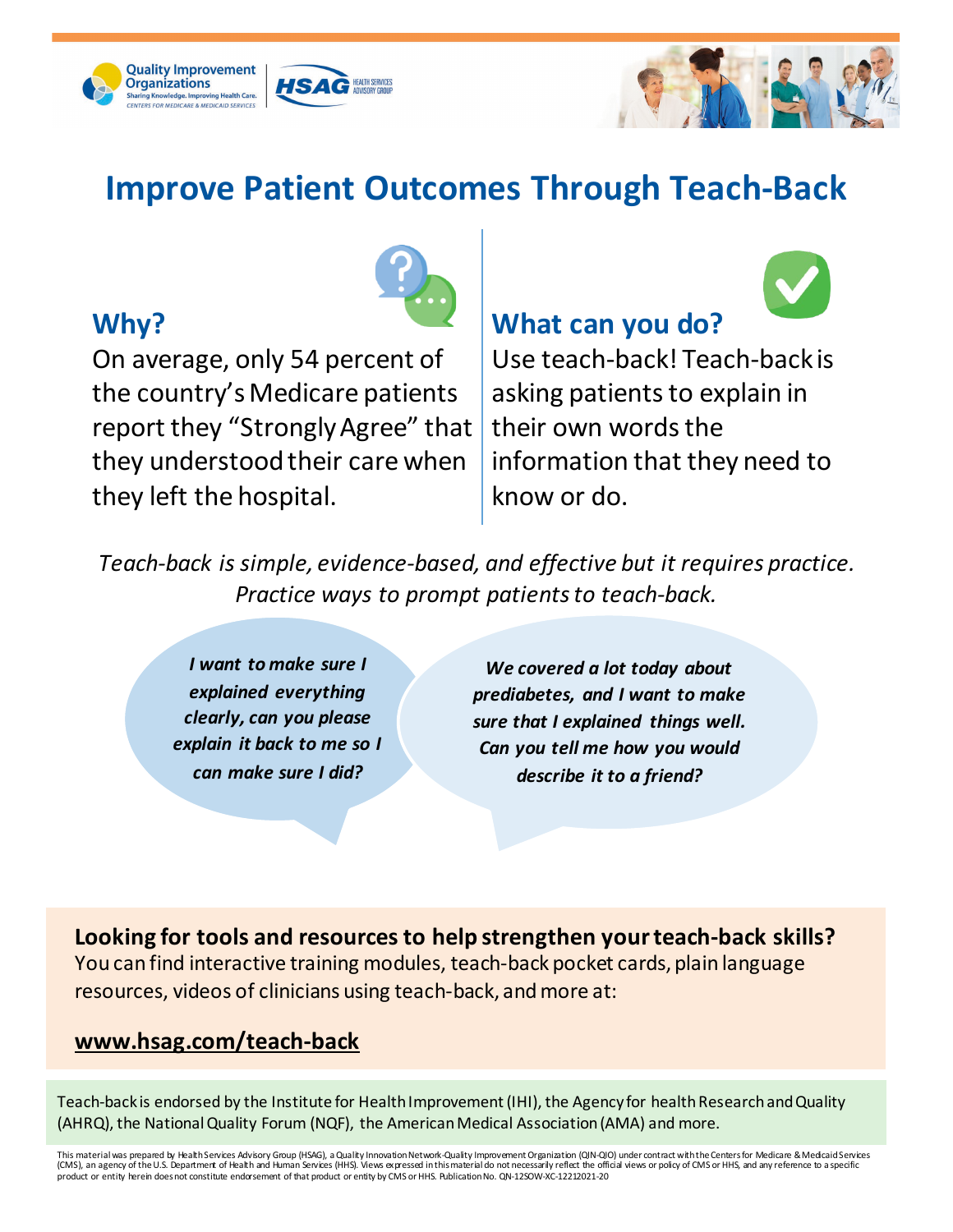



# **Promote the Consistent Use of Teach-Back!**

**The teach-back and show-me methods** are valuable tools for everyone to use with each patient and for all clinic staff to use. These methods can help you:

- Improve patient understanding and adherence
- Decrease call backs and cancelled appointments
- Improved patient satisfaction and outcomes

Teach-back is asking patients to explain in their own words the information that they need to know or do. It is simple, evidence-based, and effective but **it requires practice**.

## **There are several great resources available to help you improve your teach-back skills!**

- Interactive training modules
- Teach-back pocket cards
- Plain language resources
- Videos of clinicians using teach-back
- Training slides and handouts
- And more!



# **Visit [www.hsag.com/teach-back](http://www.hsag.com/teach-back)**

Teach-back is endorsed by the Institute for Health Improvement (IHI), the Agency for health Research and Quality (AHRQ), the National Quality Forum (NQF), the American Medical Association (AMA) and more.

This material was prepared by Health Services Advisory Group (HSAG), a Quality Innovation Network-Quality Improvement Organization (QIN-QIO) under contract with the Centers for Medicare & Medicaid Services (CMS), an agency of the U.S. Department of Health and Human Services (HHS). Views expressed in this material do not necessarily reflect the official views or policy of CMS or HHS, and any reference to a specific<br>product or